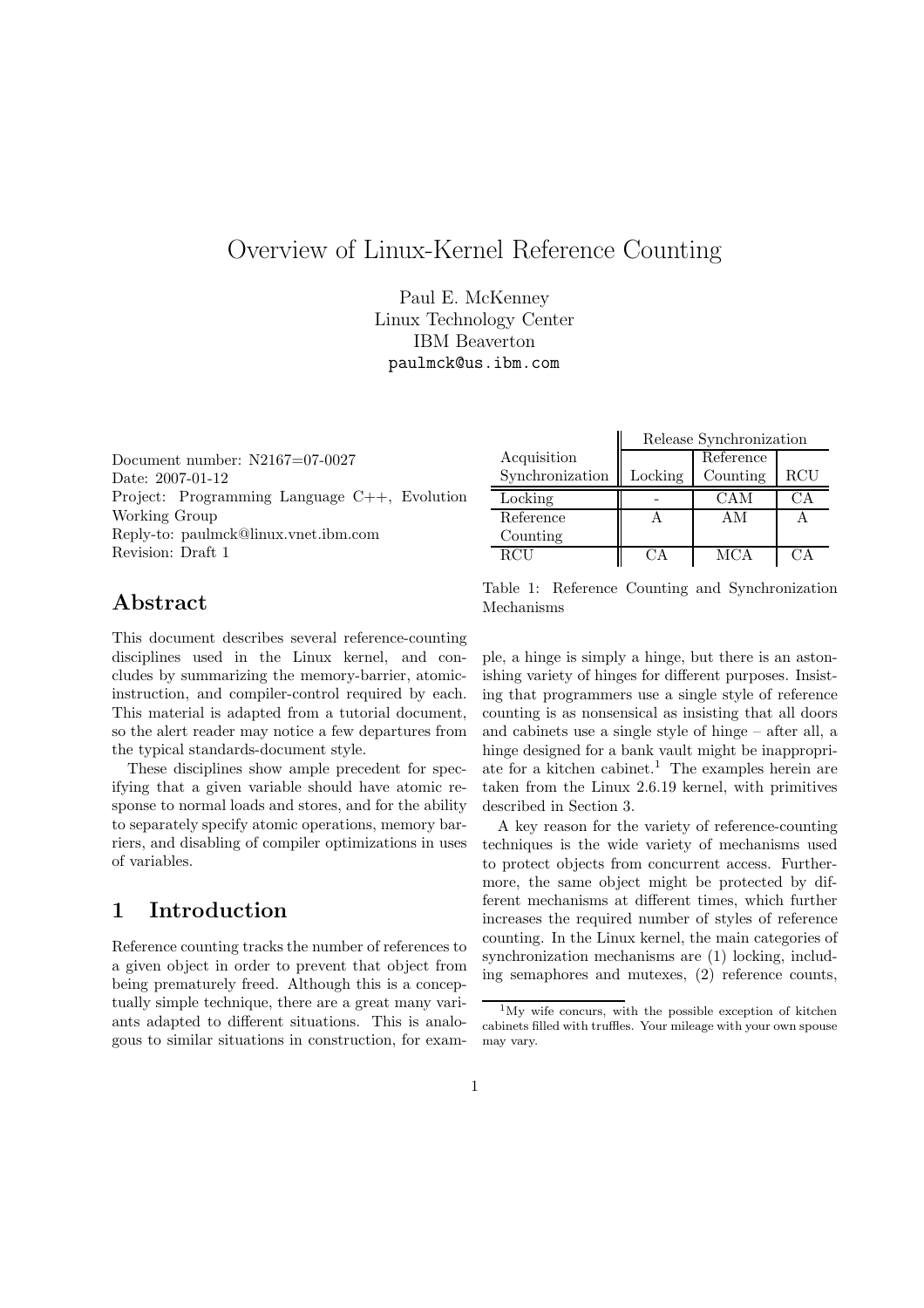and (3) RCU. Table 1 divides reference-counting mechanisms into the following broad categories:

- 1. Simple counting with neither atomic operations, memory barriers, nor alignment constraints  $($  "-" $)$ .
- 2. Atomic counting without memory barriers  $(*A")$ .
- 3. Atomic counting, with memory barriers required only on release ("AM").
- 4. Atomic counting with a check combined with the atomic acquisition operation, and with memory barriers required only on release ("CAM").
- 5. Atomic counting with a check combined with the atomic acquisition operation ("CA").
- 6. Atomic counting with a check combined with the atomic acquisition operation, and with memory barriers also required on acquisition ("MCA").

However, because all Linux-kernel atomic operations that return a value are defined to contain memory barriers, all release operations contain memory barriers, and all checked acquisition operations also contain memory barriers. Therefore, cases "CA" and "MCA" are equivalent to "CAM". Therefore, there are sections below for only the first four cases: "-", "A", "AM", and "CAM". The Linux primitives that support reference counting are presented in Section 3. Later sections cite optimizations that can improve performance if reference acquisition and release is very frequent, and the reference count need be checked for zero only very rarely.

# 2 Implementation of Reference-Counting Categories

Simple counting protected by locking  $($ "-") is described in Section 2.1, atomic counting with no memory barriers ("A") is described in Section 2.2 atomic counting with acquisition memory barrier ("AM") is described in Section 2.3, and atomic counting with check and release memory barrier ("CAM") is described in Section 2.4.

#### 2.1 Simple Counting

Simple counting, with neither atomic operations nor memory barriers, can be used when the referencecounter acquisition and release are both protected by the same lock. In this case, it should be clear that the reference count itself may be manipulated non-atomically, because the lock provides any necessary exclusion, memory barriers, atomic instructions, and disabling of compiler optimizations. This is the method of choice when the lock is required to protect other operations in addition to the reference count, but where a reference to the object must be held after the lock is released. Figure 1 shows a simple API that might be used to implement simple non-atomic reference counting – although simple reference counting is almost always open-coded instead.

```
1 struct sref {
  2 int refcount;
3 };
 4
 5 void sref_init(struct sref *sref)
 6 {
      sref->refcount = 1;
 8 }
 \overline{9}10 void sref_get(struct sref *sref)
11 {<br>12sref->refcount++;
13 }
14
15 int sref_put(struct sref *sref,<br>16 void (*release)(st
                      void (*release)(struct sref *sref))
\begin{array}{c} 17 \\ 18 \end{array}18 WARN_ON(release == NULL);
19 WARN_ON(release == (void (*)(struct sref *))kfree);
20<br>21<br>22if (-\text{sref}-\text{refcount} == 0) {
22 release(sref);<br>23 return 1:
         return 1:
24 }<br>25 r
       return 0;
26 }
```
Figure 1: Simple Reference-Count API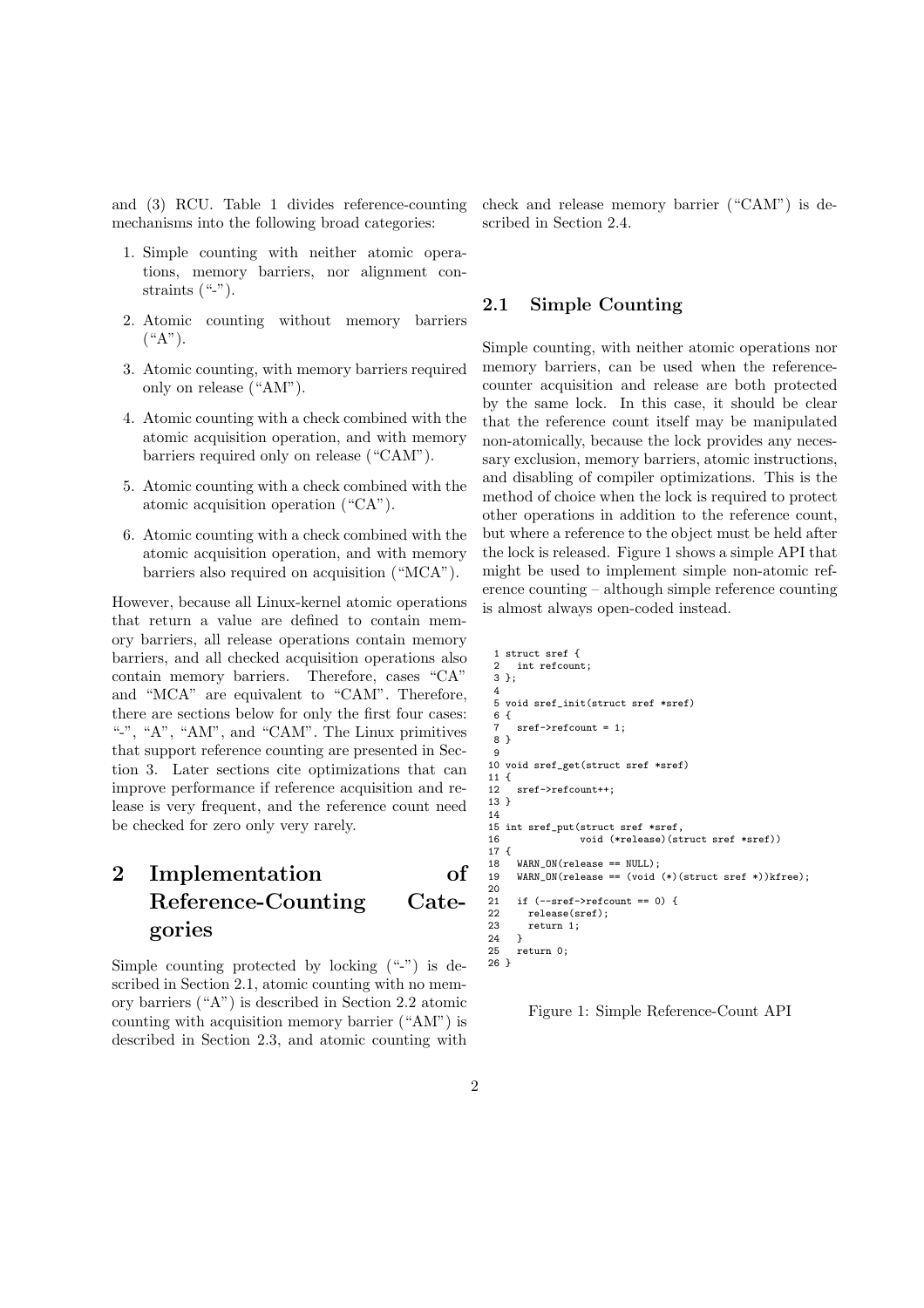#### 2.2 Atomic Counting

Simple atomic counting may be used in cases where any CPU acquiring a reference must already hold a reference. This style is used when a single CPU creates an object for its own private use, but must allow other CPU, tasks, timer handlers, or I/O completion handlers that it later spawns to also access this object. Any CPU that hands the object off must first acquire a new reference on behalf of the recipient object. In the Linux kernel, the kref primitives are used to implement this style of reference counting, as shown in Figure 2.

Atomic counting is required because locking is not used to protect all reference-count operations, which means that it is possible for two different CPUs to concurrently manipulate the reference count. If normal increment and decrement were used, a pair of CPUs might both fetch the reference count concurrently, perhaps both obtaining the value "3". If both of them increment their value, they will both obtain "4", and both will store this value back into the counter. Since the new value of the counter should instead be "5", one of the two increments has been lost. Therefore, atomic operations must be used both for counter increments and for counter decrements.

If releases are guarded by locking or RCU, memory barriers are not required, but for different reasons. In the case of locking, the locks provide any needed memory barriers (and disabling of compiler optimizations), and the locks also prevent a pair of releases from running concurrently. In the case of RCU, cleanup must be deferred until all currently executing RCU read-side critical sections have completed, and any needed memory barriers or disabling of compiler optimizations will be provided by the RCU infrastructure. Therefore, if two CPUs release the final two references concurrently, the actual cleanup will be deferred until both CPUs exit their RCU readside critical sections.

Quick Quiz 1: Why isn't it necessary to guard against cases where one CPU acquires a reference just after another CPU releases the last reference?

The kref structure itself, consisting of a single atomic data item, is shown in lines 1-3 of Figure 2. The kref\_init() function on lines 5-8 ini-

```
1 struct kref {
 2 atomic_t refcount;
3 };
 4
 5 void kref_init(struct kref *kref)
 6 {
 7 atomic_set(&kref->refcount,1);
 .<br>ጸ ጌ
 9
10 void kref_get(struct kref *kref)
11 \t{1}12 WARN_ON(!atomic_read(&kref->refcount));<br>13 atomic_inc(&kref->refcount);
      atomic_inc(&kref->refcount);
14 }
15
16 int kref_put(struct kref *kref,<br>17 void (*release)(st
                    void (*release)(struct kref *kref))
18 {
19 WARN_ON(release == NULL);
20 WARN_ON(release == (void (*)(struct kref *))kfree);
\frac{21}{22}22 if ((atomic_read(&kref->refcount) == 1) ||<br>23 (atomic_dec_and_test(&kref->refcount))
23 (atomic_dec_and_test(&kref->refcount))) {<br>24 release(kref);
         relcase(kref);25 return 1;<br>26 }
26 }
      return 0:
28 }
```
Figure 2: Linux Kernel kref API

tializes the counter to the value "1". Note that the atomic\_set() primitive is a simple assignment, the name stems from the data type of atomic\_t rather than from the operation. The kref\_init() function must be invoked during object creation, before the object has been made available to any other CPU.

The kref get() function on lines 10-14 unconditionally atomically increments the counter. The atomic\_inc() primitive does not necessarily explicitly disable compiler optimizations on all platforms, but the fact that the kref primitives are in a separate module and that the Linux kernel build process does no cross-module optimizations has the same effect.

The kref\_put() function on lines 16-28 checks for the counter having the value "1" on line 22 (in which case no concurrent kref\_get() is permitted), or if atomically decrementing the counter results in zero on line 23. In either of these two cases, kref\_put() invokes the specified release function and returns "1", telling the caller that cleanup was performed. Otherwise, kref\_put() returns "0".

Quick Quiz 2: If the check on line 22 of Figure 2 fails, how could the check on line 23 possibly succeed?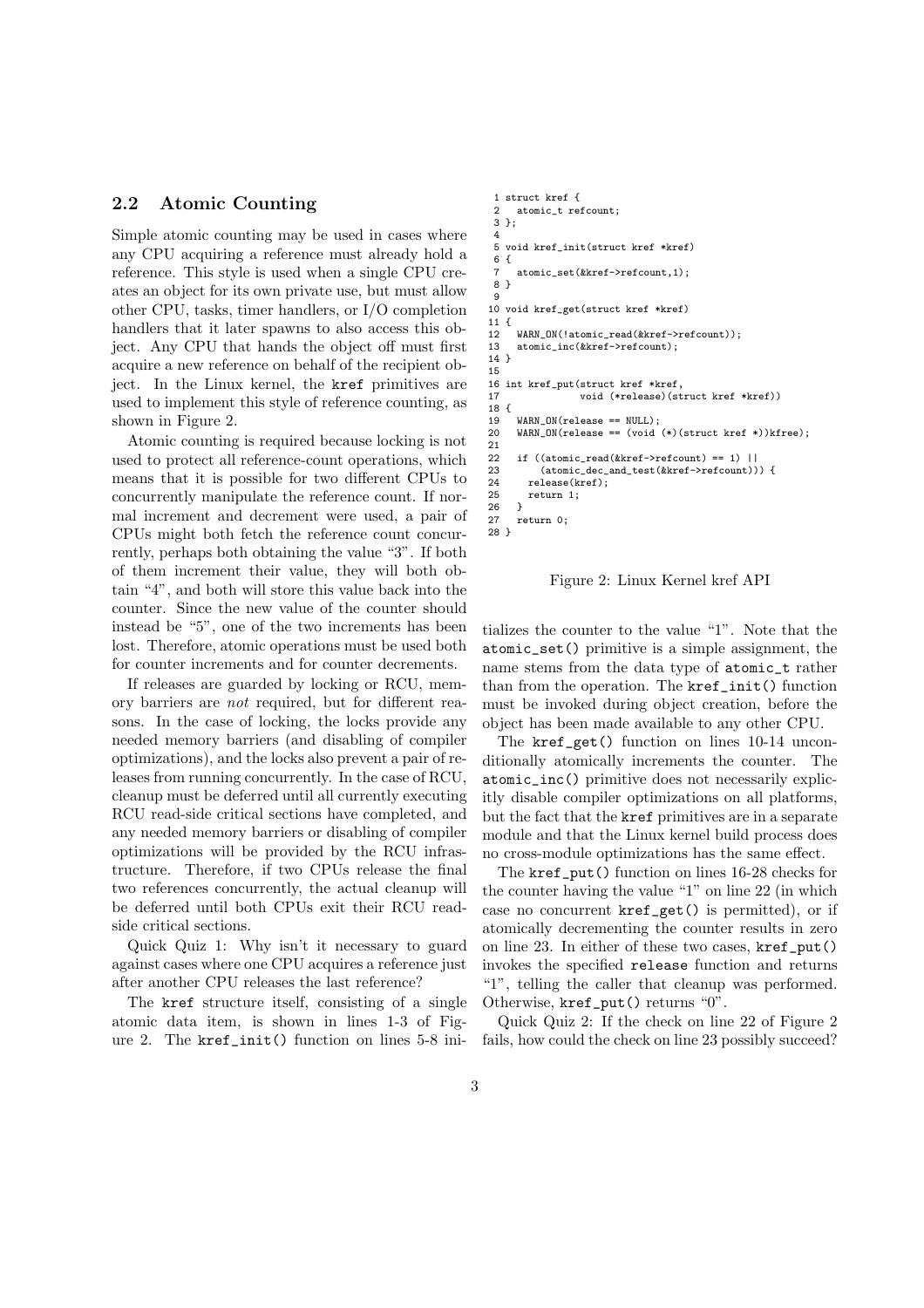Quick Quiz 3: How can it possibly be safe to nonatomically check for equality with "1" on line 22 of Figure 2?

#### 2.3 Atomic Counting With Release Memory Barrier

This style of reference is used in the Linux kernel's networking layer to track the destination caches that are used in packet routing. The actual implementation is quite a bit more involved; this section focuses on the aspects of struct dst\_entry reference-count handling that matches this use case, shown in Figure 3.

```
1 static inline
 2 struct dst_entry * dst_clone(struct dst_entry * dst)
 3 {
 4 if (dst)5 atomic_inc(&dst->__refcnt);
 6 return dst;
 7 }
 8
 9 static inline
10 void dst_release(struct dst_entry * dst)
11 {
12 if (dst) {<br>13 WARN ON(
13 WARN_ON(atomic_read(&dst->__refcnt) < 1);<br>14 smp mb before atomic dec():
14 smp_mb__before_atomic_dec();<br>15 atomic_dec(&dst->__refcnt);
     atomic_dec(&dst->__refcnt);
16 }
17 }
```
Figure 3: Linux Kernel dst clone API

The dst\_clone() primitive may be used if the caller already has a reference to the specified dst\_ entry, in which case it obtains another reference that may be handed off to some other entity within the kernel. Because a reference is already held by the caller, dst\_clone() need not execute any memory barriers. The act of handing the dst\_entry to some other entity might or might not require a memory barrier, but if such a memory barrier is required, it will be embedded in the mechanism used to hand the dst\_entry off.

The dst\_release() primitive may be invoked from any environment, and the caller might well reference elements of the dst\_entry structure immediately prior to the call to dst\_release(). The dst\_release() primitive therefore contains a memory barrier on line 14 preventing both the compiler and the CPU from misordering accesses.

Please note that the programmer making use of dst\_clone() and dst\_release() need not be aware of the memory barriers, only of the rules for using these two primitives.

#### 2.4 Atomic Counting With Check and Release Memory Barrier

The fact that reference-count acquisition can run concurrently with reference-count release adds further complications. Suppose that a reference-count release finds that the new value of the reference count is zero, signalling that it is now safe to clean up the reference-counted object. We clearly cannot allow a reference-count acquisition to start after such cleanup has commenced, so the acquisition must include a check for a zero reference count. This check must be part of the atomic increment operation, as shown below.

Quick Quiz 4: Why can't the check for a zero reference count be made in a simple "if" statement with an atomic increment in its "then" clause?

The Linux kernel's fget() and fput() primitives use this style of reference counting. Simplified versions of these functions are shown in Figure 4.

Line 4 of fget() fetches the a pointer to the current process's file-descriptor table, which might well be shared with other processes. Line 6 invokes rcu\_read\_lock(), which enters an RCU read-side critical section. The callback function from any subsequent call\_rcu() primitive will be deferred until a matching rcu\_read\_unlock() is reached (line 10 or 14 in this example). Line 7 looks up the file structure corresponding to the file descriptor specified by the fd argument, as will be described later. If there is an open file corresponding to the specified file descriptor, then line 9 attempts to atomically acquire a reference count. If it fails to do so, lines 10-11 exit the RCU read-side critical section and report failure. Otherwise, if the attempt is successful, lines 14-15 exit the read-side critical section and return a pointer to the file structure.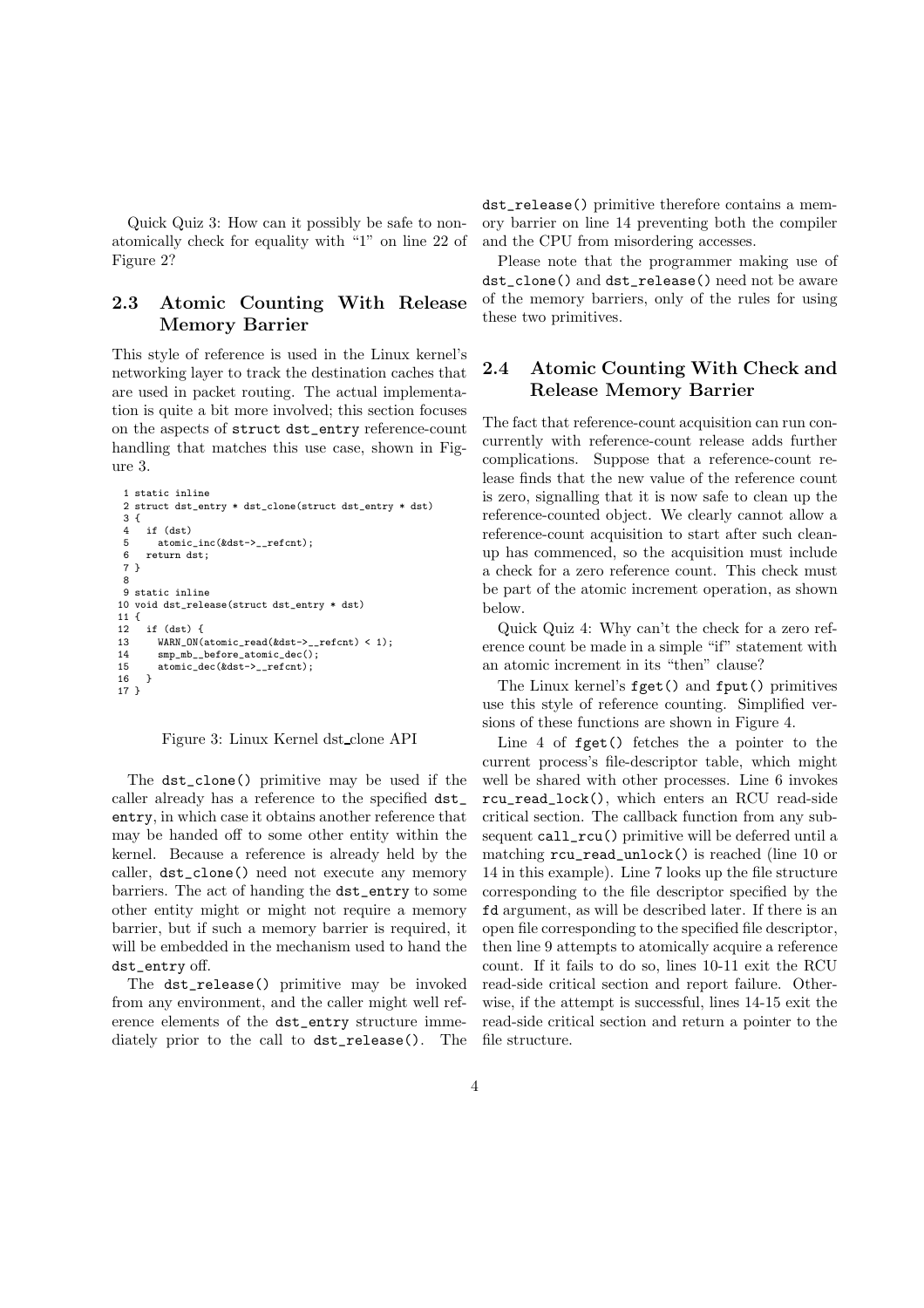```
1 struct file *fget(unsigned int fd)
 2 \t{3}3 struct file *file;<br>4 struct files struc
       struct files struct *files = current->files;
 5
 6 rcu_read_lock();<br>7 file = fcheck fi
 7 file = fcheck_files(files, fd);<br>8 if (file) {
 8 if (file) {<br>9 if (!atomi
9 if (!atomic_inc_not_zero(&file->f_count)) {<br>10 rcu read unlock():
10 rcu_read_unlock();<br>11 return NULL:
         return NULL;
\begin{matrix} 12 \\ 13 \end{matrix}13 }
14 rcu_read_unlock();<br>15 return file:
       return file:
16 }
17
18 struct file *
19 fcheck_files(struct files_struct *files, unsigned int fd)
20 \t{21}21 struct file * file = NULL;<br>22 struct fdtable *fdt = rcu_
       struct fdtable *fdt = rcu_dereference((files)->fdt);
23
24 if (fd < fdt \rightarrow max_f ds)<br>25 file = rcu dereference
25 file = rcu_dereference(fdt->fd[fd]);<br>26 return file:
      return file;
27 }
28
29 void fput(struct file *file)
30 \t{31}31 if (atomic_dec_and_test(&file->f_count))<br>32 call rcu(&file->f u.fu rcuhead, file f
          call_rcu(kfile->f_u.fu_rcuhead, file_free_rcu);
33 }
34
35 static void file_free_rcu(struct rcu_head *head)
36 {
37 struct file *f;
38
39 f = \text{container_of(head, struct file, f_u.fu_rcuhead)};<br>40 kmem cache free(filp cachep. f):
       kmem_cache_free(filp_cachep, f);
41 }
```
Figure 4: Linux Kernel fget/fput API

The fcheck\_files() primitive is a helper function for fget(). It uses the rcu\_dereference() primitive to safely fetch an RCU-protected pointer for later dereferencing (this emits a memory barrier on CPUs such as DEC Alpha in which data dependencies do not enforce memory ordering). Line 22 uses rcu\_dereference() to fetch a pointer to this task's current file-descriptor table, and line 24 checks to see if the specified file descriptor is in range. If so, line 25 fetches the pointer to the file structure, again using the rcu\_dereference() primitive. Line 26 then returns a pointer to the file structure or NULL in case of failure.

The fput() primitive releases a reference to a file structure. Line 31 atomically decrements the reference count, and, if the result was zero, line 32 invokes the call\_rcu() primitives in order to free up the file structure (via the file\_free\_rcu() function specified in call\_rcu()'s second argument), but only after all currently-executing RCU read-side critical sections complete. The time period required for all currently-executing RCU read-side critical sections to complete is termed a "grace period". Note that the atomic\_dec\_and\_test() primitive contains a memory barrier. This memory barrier is not necessary in this example, since the structure cannot be destroyed until the RCU read-side critical section completes, but in Linux, all atomic operations that return a result must by definition contain memory barriers.

Once the grace period completes, the file\_free\_ rcu() function obtains a pointer to the file structure on line 39, and frees it on line 40.

This approach is also used by Linux's virtualmemory system, see get\_page\_unless\_zero() and put\_page\_testzero() for page structures as well as try\_to\_unuse() and mmput() for memory-map structures.

## 3 Linux Primitives Supporting Reference Counting

The Linux-kernel primitives used in the above examples are summarized in the following list. The RCU primitives may be unfamiliar to some readers, so a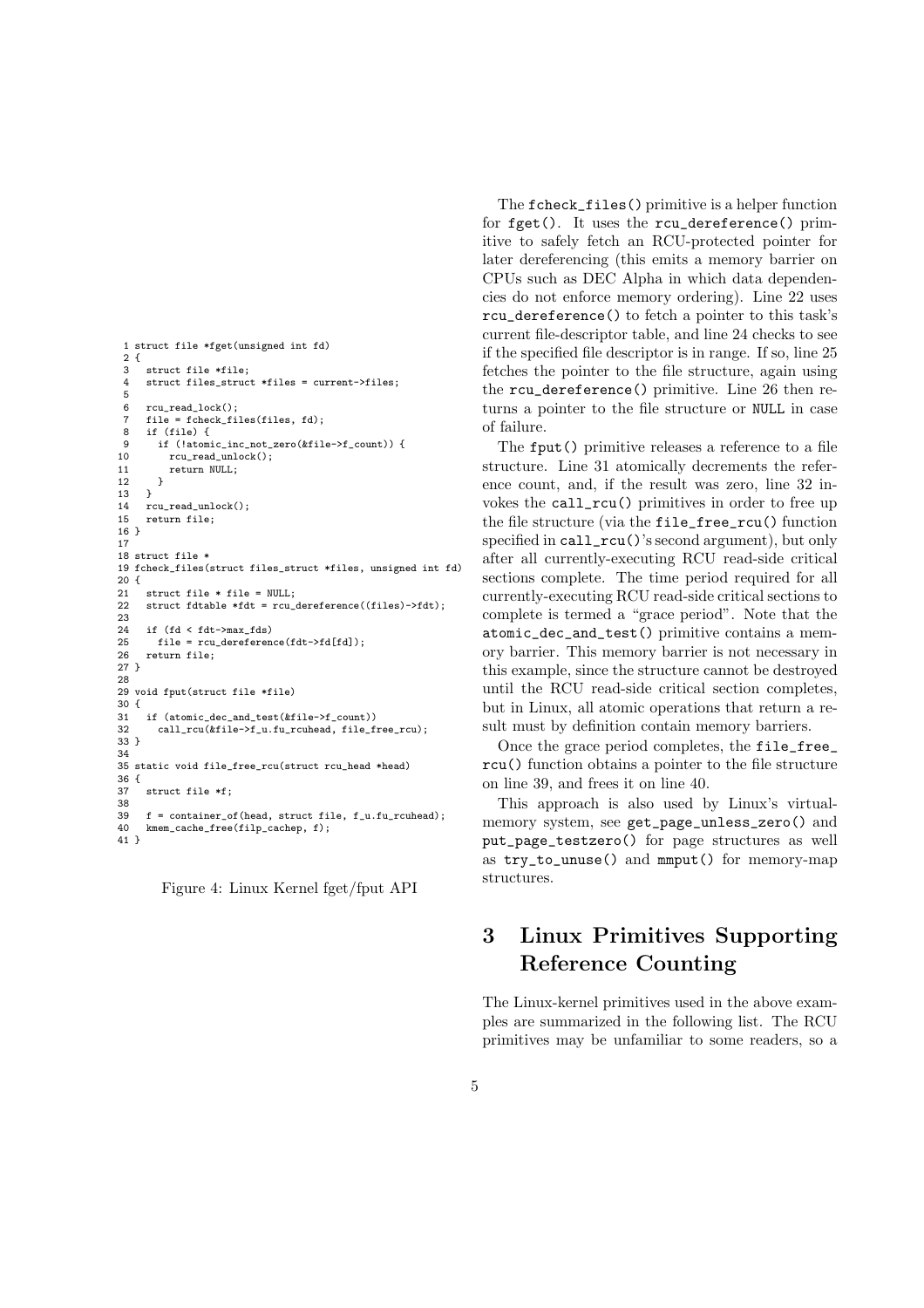brief overview with citations is included in Section 5.

- atomic\_t Type definition for 32-bit quantity to be manipulated atomically.
- void atomic dec(atomic t \*var); Atomically decrements the referenced variable without necessarily issuing a memory barrier or disabling compiler optimizations.
- int atomic dec and test(atomic t \*var); Atomically decrements the referenced variable, returning TRUE if the result is zero. Issues a memory barrier and disables compiler optimizations that might otherwise move memory references across this primitive.
- void atomic inc (atomic\_t \*var); Atomically increments the referenced variable without necessarily issuing a memory barrier or disabling compiler optimizations.
- int atomic inc not zero(atomic t \*var); Atomically increments the referenced variable, but only if the value is non-zero, and returning TRUE if the increment occurred. Issues a memory barrier and disables compiler optimizations that might otherwise move memory references across this primitive.
- int atomic read(atomic t \*var); Returns the integer value of the referenced variable. This is not an atomic operation, and it neither issues memory barriers nor disables compiler optimizations.
- void atomic set(atomic t \*var, int val); Sets the value of the referenced atomic variable to "val". This is not an atomic operation, and it neither issues memory barriers nor disables compiler optimizations.
- void call rcu(struct rcu head \*head, void (\*func)(struct rcu head \*head)); Invokes func(head) some time after all currently executing RCU read-side critical sections complete, however, the call\_rcu() primitive returns immediately. Note that head

is normally a field within an RCU-protected data structure, and that func is normally a function that frees up this data structure. The time interval between the invocation of call\_rcu() and the invocation of func is termed a "grace period". Any interval of time containing a grace period is itself a grace period.

- type \*container of(p, type, f); Given a pointer "p" to a field "f" within a structure of the specified type, return a pointer to the structure.
- void rcu read lock(void); Marks the beginning of an RCU read-side critical section.
- void rcu read unlock(void); Marks the end of an RCU read-side critical section. RCU readside critical sections may be nested.
- void smp\_mb\_before\_atomic\_dec(void); Issues a memory barrier and disables code-motion compiler optimizations only if the platform's atomic\_dec() primitive does not already do so.
- struct rcu head A data structure used by the RCU infrastructure to track objects awaiting a grace period. This is normally included as a field within an RCU-protected data structure.

## 4 Counter Optimizations

In some cases where increments and decrements are common, but checks for zero are rare, it makes sense to maintain per-CPU or per-task counter. See the paper on sleepable read-copy update (SRCU) for an example of this technique [7]. This approach eliminates the need for atomic instructions or memory barriers on the increment and decrement primitives, but still requires that code-motion compiler optimizations be disabled. In addition, the primitives such as synchronize\_srcu() that check for the aggregate reference count reaching zero can be quite slow. This underscores the fact that these techniques are designed for situations where the references are frequently acquired and released, but where it is rarely necessary to check for a zero reference count.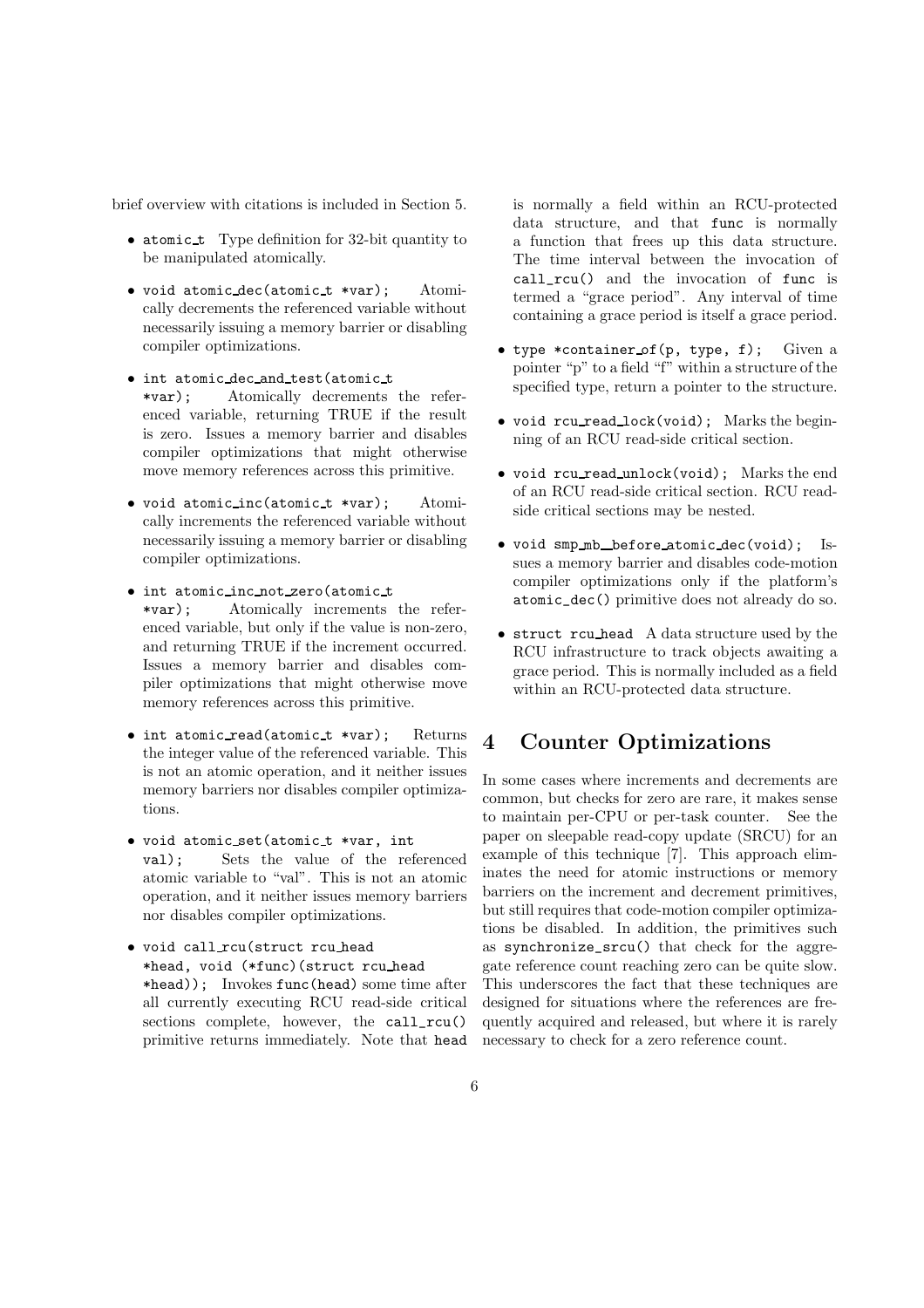## 5 Background on RCU

Read-copy update (RCU) is a synchronization API that is sometimes used in place of reader-writer locks. RCU's read-side primitives offer extremely low overhead and deterministic execution time, in fact, nonrealtime server-class implementations of RCU implement the rcu\_read\_lock() and rcu\_read\_unlock() primitives as empty C-preprocessor macros, so that neither the compiler nor the CPU see any RCU readside overhead whatsoever.<sup>2</sup> These properties imply that RCU updaters cannot block RCU readers, which means that RCU updaters can be expensive, as they must leave old versions of the data structure in place to accommodate pre-existing readers. Furthermore, these old versions must be reclaimed after all preexisting readers complete. The Linux kernel offers a number of RCU implementations, the first such implementation being called "Classic RCU".

A full description of RCU is beyond the scope of this document, however, McKenney's dissertation [3] contains an extensive RCU bibliography as well as detailed descriptions of early Linux implementation and corresponding APIs, along with early Linux RCU usage and corresponding performance results. The Wikipedia RCU page [8] provides a short overview of RCU's operation, also presenting "toy" implementations of RCU infrastructure. Numerous publications compare RCU performance to a number of alternative synchronization mechanisms within the Linux kernel [1, 4, 9], and Hart et al. [2] compare various locking and non-blockingsynchronization schemes to an RCU-infrastructure implementation similar to Linux's "Classic RCU". Of course, the ultimate description of RCU in Linux is the source code [10], which makes significant use of the RCU API [5]. McKenney maintains a list of cscope databases listing RCU API usage on a per-Linux-version basis [6].

# 6 Operations Required for Reference Counting

Properties of atomic variables and operations on those variables may be categorized as follows:

- 1. Atomic response to normal loads and stores.
- 2. Atomic operations.
- 3. Memory barriers.
- 4. Disabling of compiler optimizations that move memory references.

Table 2 shows which of the reference-counting methods described in this paper require which of the above properties. This table shows that while memory barriers can imply disabling of compiler codemotion optimizations without penalty, tying atomic operations to memory barriers may penalize the simple atomic-counting reference-counting scheme described in Section 2.2.

Even more severe penalties are imposed on SRCU [7] if optimization disabling is not provided independently, for example, as provided by the gcc compiler's "memory" attribute on \_\_asm\_\_ directives. In some cases, the C-language "volatile" keyword can be used, however, the semantics of this keyword are ill-defined. In particular, for some architectures, some compilers will emit expensive memorybarrier instructions that are not needed for SRCU.

Finally, SRCU requires that normal loads and stores to its per-CPU counter variables be atomic, in other words, loads must see either the initial value or the complete result of one preceding store. This ability is provided natively for properly aligned  $C/C++$ integers and pointers on all mainstream CPUs, and should be exposed in any  $C/C++$  specification that touches on multithreaded behavior.

In summary, there is ample precedent for specifying that a given variable should have atomic response to normal loads and stores, and for the ability to separately specify atomic operations, memory barriers, and disabling of compiler optimizations in uses of variables.

<sup>2</sup>The DEC Alpha CPU being the one exception proving this rule.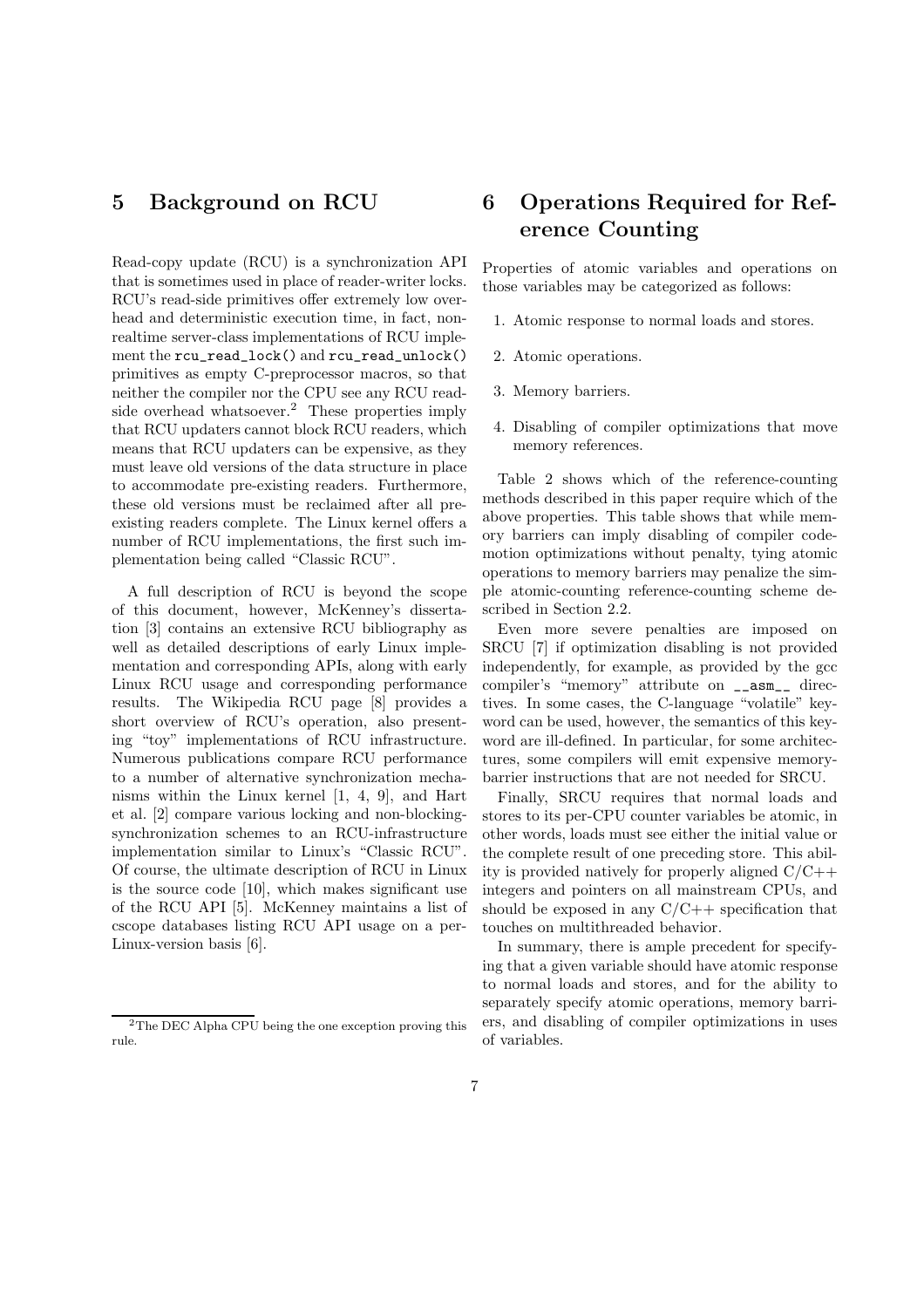|                     | Implementation Type |  |  |  |  |
|---------------------|---------------------|--|--|--|--|
| Property            |                     |  |  |  |  |
| Atomic Response to  |                     |  |  |  |  |
| Normal Loads/Stores |                     |  |  |  |  |
| Atomic Operations   |                     |  |  |  |  |
| Memory Barriers     |                     |  |  |  |  |
| Disable Compiler    |                     |  |  |  |  |
| Optimizations       |                     |  |  |  |  |

Table 2: Reference Counting and Required Operations

### 7 Answers to Quick Quizzes

Quick Quiz 1: Why isn't it necessary to guard against cases where one CPU acquires a reference just after another CPU releases the last reference? Answer: Because a CPU must already hold a reference in order to legally acquire another reference. Therefore, if one CPU releases the last reference, there cannot possibly be any CPU that is permitted to acquire a new reference. This same fact allows the non-atomic check in line 22 of Figure 2.

Quick Quiz 2: If the check on line 22 of Figure 2 fails, how could the check on line 23 possibly succeed?

Answer: Suppose that kref\_put() is protected by RCU, so that two CPUs might be executing line 22 concurrently. Both might see the value "2", causing both to then execute line 23. One of the two instances of atomic dec and test() will decrement the value to zero and thus return 1.

Quick Quiz 3: How can it possibly be safe to non-atomically check for equality with "1" on line 22 of Figure 2?

Answer: Remember that it is not legal to call either kref get() or kref put() unless you hold a reference. If the reference count is equal to "1", then there can't possibly be another CPU authorized to change the value of the reference count.

Quick Quiz 4: Why can't the check for a zero reference count be made in a simple "if" statement with an atomic increment in its "then" clause?

Answer: Suppose that the "if" condition com-

pleted, finding the reference counter value equal to one. Suppose that a release operation executes, decrementing the reference counter to zero and therefore starting cleanup operations. But now the "then" clause can increment the counter back to a value of one, allowing the object to be used after it has been cleaned up.

## Acknowledgements

I owe thanks to Michael Wong for his careful review of this paper, and am indebted to Daniel Frye for his support of this effort.

## References

- [1] Arcangeli, A., Cao, M., McKenney, P. E., and Sarma, D. Using read-copy update techniques for System V IPC in the Linux 2.5 kernel. In Proceedings of the 2003 USENIX Annual Technical Conference (FREENIX Track) (June 2003), USENIX Association, pp. 297–310.
- [2] Hart, T. E., McKenney, P. E., and Brown, A. D. Making lockless synchronization fast: Performance implications of memory reclamation. In  $20^{th}$  IEEE International Parallel and Distributed Processing Symposium (Rhodes, Greece, April 2006).
- [3] McKenney, P. E. Exploiting Deferred Destruction: An Analysis of Read-Copy-Update Techniques in Operating System Kernels. PhD thesis, OGI School of Science and Engineering at Oregon Health and Sciences University, 2004. Available: http://www.rdrop.com/users/paulmck/RCU/ RCUdissertation.2004.07.14e1.pdf [Viewed October 15, 2004].
- [4] McKenney, P. E. RCU vs. locking performance on different CPUs. In linux.conf.au (Adelaide, Australia, January 2004). Available: http://www.linux.